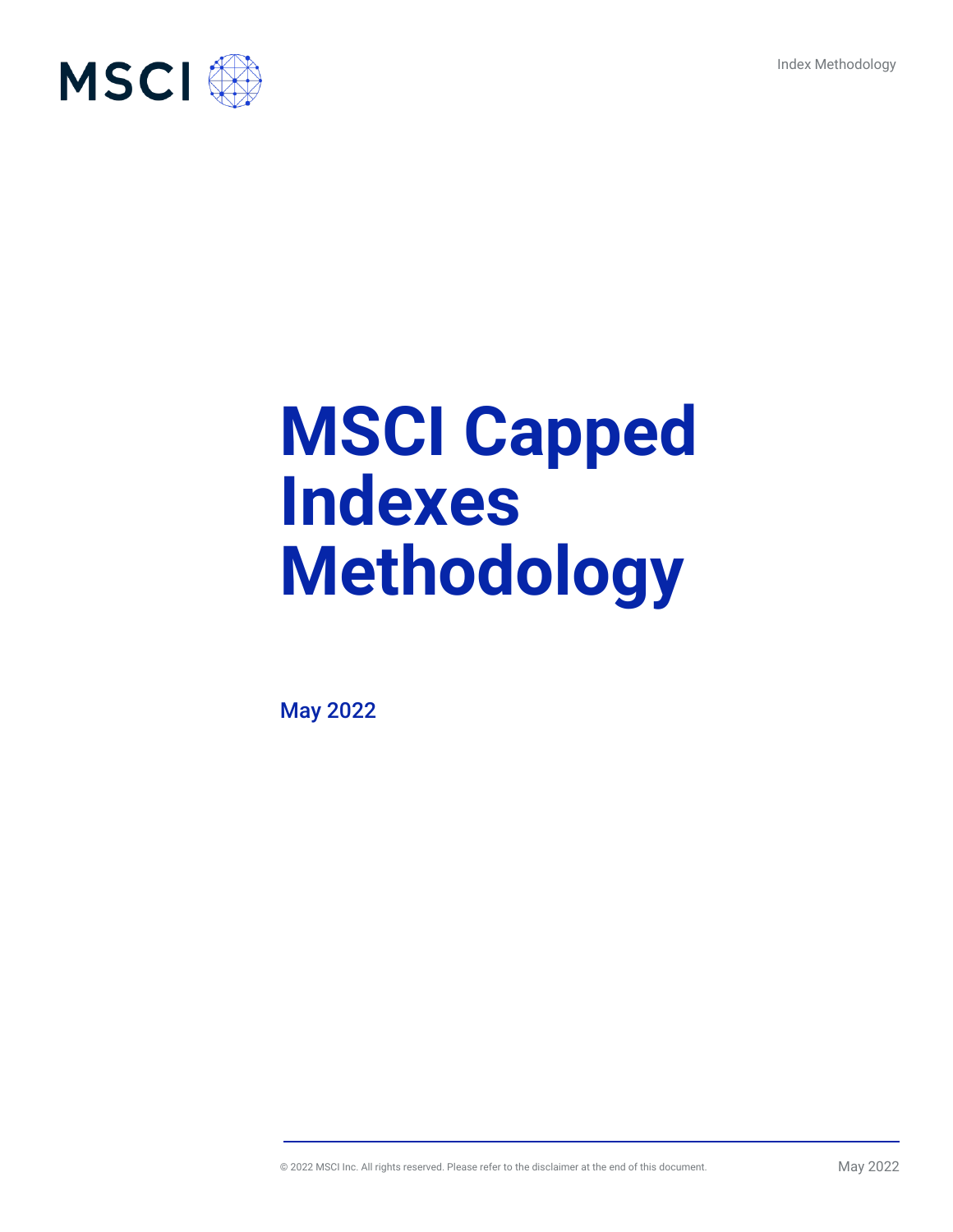

|                                                                 | 3                                                                                                                                                                                                                                 |
|-----------------------------------------------------------------|-----------------------------------------------------------------------------------------------------------------------------------------------------------------------------------------------------------------------------------|
| <b>Constructing the MSCI Capped Indexes</b>                     | 3                                                                                                                                                                                                                                 |
| Maintaining the MSCI Capped Indexes                             | $\overline{4}$                                                                                                                                                                                                                    |
| Quarterly and Semi-Annual Index Reviews<br>3.1                  | $\overline{4}$                                                                                                                                                                                                                    |
| Rebalancing due to non-compliance<br>3.2                        | $\overline{4}$                                                                                                                                                                                                                    |
| 3.3<br><b>Ongoing Event Related Changes</b>                     | $\overline{4}$                                                                                                                                                                                                                    |
| Early inclusions of new securities to the Parent Index<br>3.3.1 | 4                                                                                                                                                                                                                                 |
| Additions and deletions due to corporate events<br>3.3.2        | 4                                                                                                                                                                                                                                 |
| <b>Specific Capping Methodologies</b>                           | 5                                                                                                                                                                                                                                 |
| MSCI 10/40 Indexes<br>4.1                                       | 5                                                                                                                                                                                                                                 |
| 4.2<br>MSCI 25/50 Indexes                                       | 5                                                                                                                                                                                                                                 |
| MSCI 20/20 Indexes<br>4.3                                       | 5                                                                                                                                                                                                                                 |
| MSCI 20/35 Indexes<br>4.4                                       | 5                                                                                                                                                                                                                                 |
| 4.5<br><b>MSCI EM Beyond BRIC Index</b>                         | 6                                                                                                                                                                                                                                 |
| MSCI 35/65 Indexes<br>4.6                                       | 6                                                                                                                                                                                                                                 |
| 4.7<br><b>MSCI Adaptive Capped Indexes</b>                      | $\overline{7}$                                                                                                                                                                                                                    |
|                                                                 | 8                                                                                                                                                                                                                                 |
|                                                                 | 9                                                                                                                                                                                                                                 |
|                                                                 | Introduction to the MSCI Capped Indexes<br>1<br>$\overline{2}$<br>3<br>4<br>APPENDIX I: Methodology for the MSCI Israel Capped Index<br>APPENDIX II: Methodology for the MSCI Frontier Markets 15%<br><b>Country Capped Index</b> |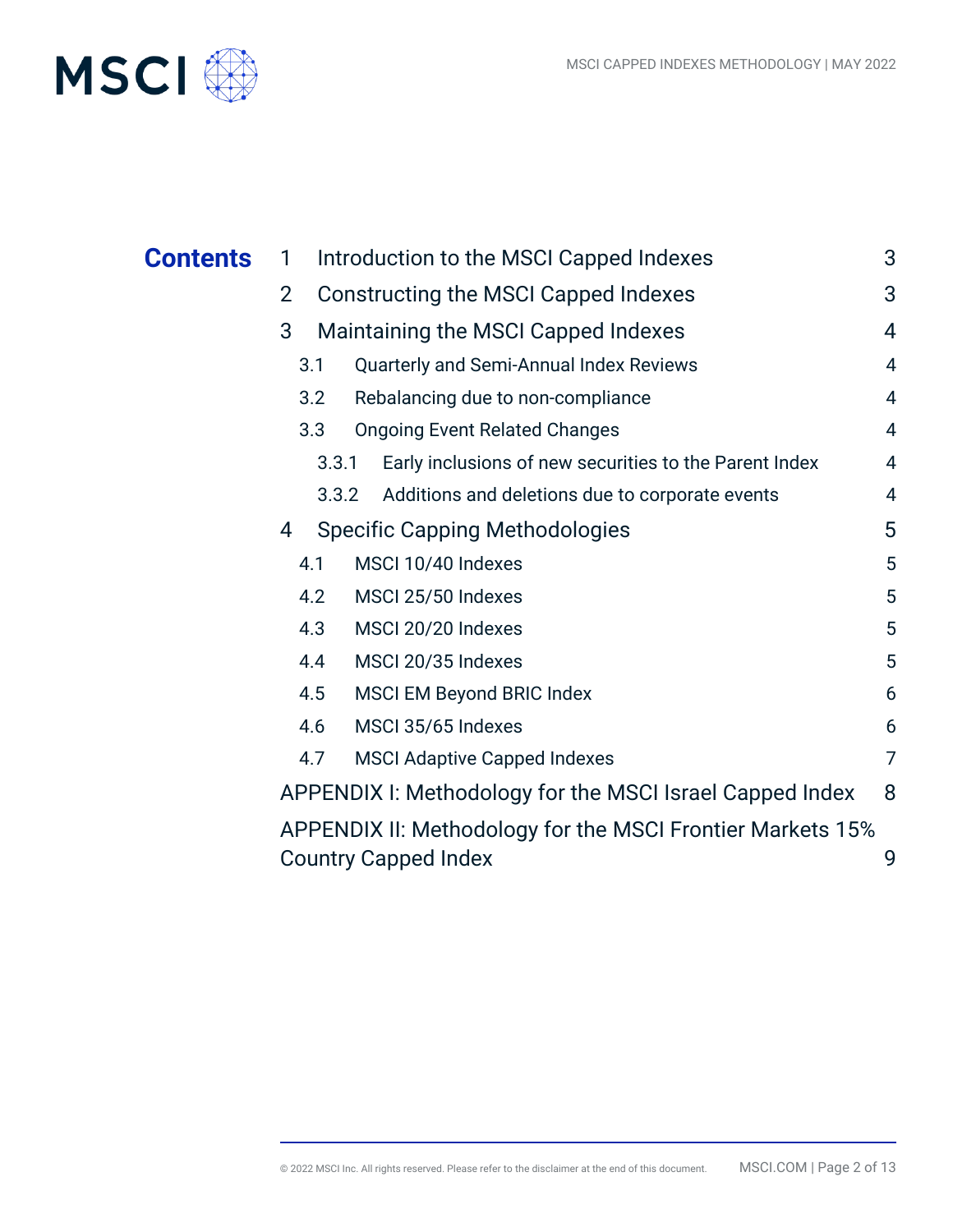

# **1 Introduction to the MSCI Capped Indexes**

In calculating its international equity indexes, MSCI employs market capitalization weighting where each constituent in the index is weighted by its free float-adjusted market capitalization. Applying free float-adjusted market capitalization weighting may result in large sector, geographical or company concentration in certain cases. MSCI Capped Indexes are designed to provide an alternative to purely free floatadjusted market capitalization weighted indexes by constraining the maximum sector, geographical or constituent weights.

In addition to the MSCI Capped Indexes, MSCI constructs and calculates the MSCI 10/40 Indexes, MSCI 25/50 Indexes and MSCI 35/65 Indexes. These indexes are specifically intended for funds subject to regulatory constraints on maximum weights. For more details on these indexes, please refer to

<https://www.msci.com/index-methodology>

# **2 Constructing the MSCI Capped Indexes**

The MSCI Capped Indexes are constructed from underlying MSCI indexes (herein, "Parent Indexes"). For each capped index, the following is defined:

- a criterion for grouping constituents of the Parent Index
- the maximum weight to be applied for such groups

Constituents of the Parent Index can be grouped as follows:

by country or region

• by sector, industry group, industry or sub-industry, based on the Global Industry Classification Standard (GICS®)

by stock exchange or currency of price

• by group entity (for a definition and a description of the maintenance of Group Entities, please refer to the MSCI 10/40 methodology at

<https://www.msci.com/index-methodology>

- by issuer
- each constituent may be considered as a single group

At construction and at each rebalancing, if the weight of any group in the Parent Index is greater than the maximum weight, its weight will be capped at the maximum weight. Within the capped group, securities are weighted in proportion to their free float-adjusted market capitalization. The weight of the securities outside of the capped group will be increased in proportion to their weight prior to such capping.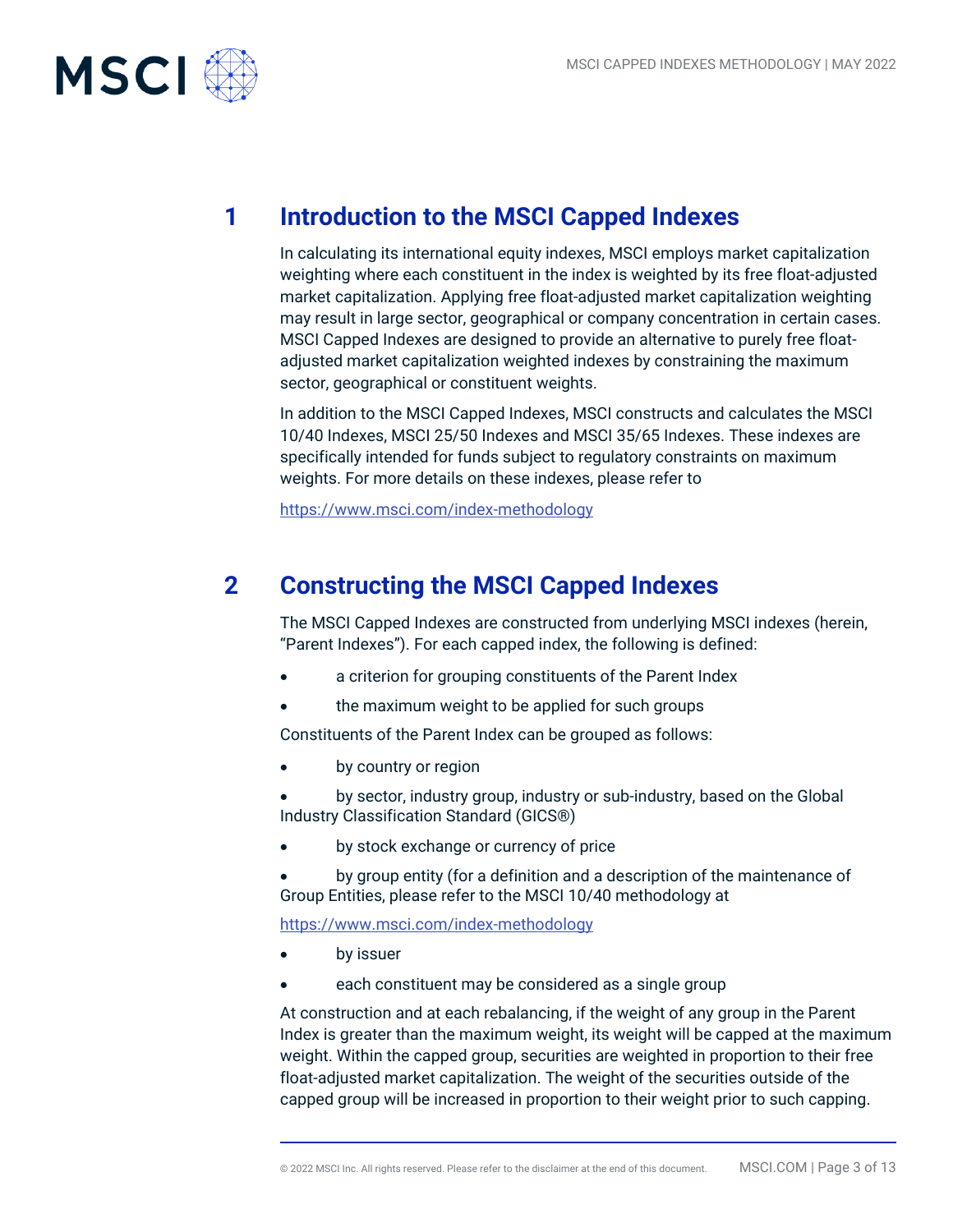

# **3 Maintaining the MSCI Capped Indexes**

# 3.1 Quarterly and Semi-Annual Index Reviews

Coinciding with the Quarterly and Semi-Annual Index Reviews of the MSCI Global Investable Market Indexes, the MSCI Capped Indexes are generally rebalanced on the last business day of February, May, August and November as described under Section 2 above.

Intra-quarter weights will fluctuate according to market movements.

## 3.2 Rebalancing due to non-compliance

A maximum intra-quarter weight may be defined. If the weight of a group increases above the maximum intra-quarter weight, the index will be rebalanced as described under Section 2 above.

### 3.3 Ongoing Event Related Changes

In general, the MSCI Capped Indexes follow the event maintenance of the MSCI Global Investable Market Indexes. Changes in the Parent Index are reflected simultaneously in the MSCI Capped Index.

### 3.3.1 Early inclusions of new securities to the Parent Index

Early inclusions of new securities to the Parent Index outside of the Quarterly and Semi-Annual Index Reviews, such as IPOs, will be added to the MSCI Capped Index. The weight of the added security will be capped if required as per Section 2 above.

### 3.3.2 Additions and deletions due to corporate events

The general treatment of additions and deletions due to corporate events aims at reducing turnover in the MSCI Capped Index.

A security added to the Parent Index following a corporate event (acquisition, spinoff or merger) will also be added to the MSCI Capped index with an estimated capped weight.

A constituent deleted from the Parent Index following a corporate event will be simultaneously deleted from the MSCI Capped Index.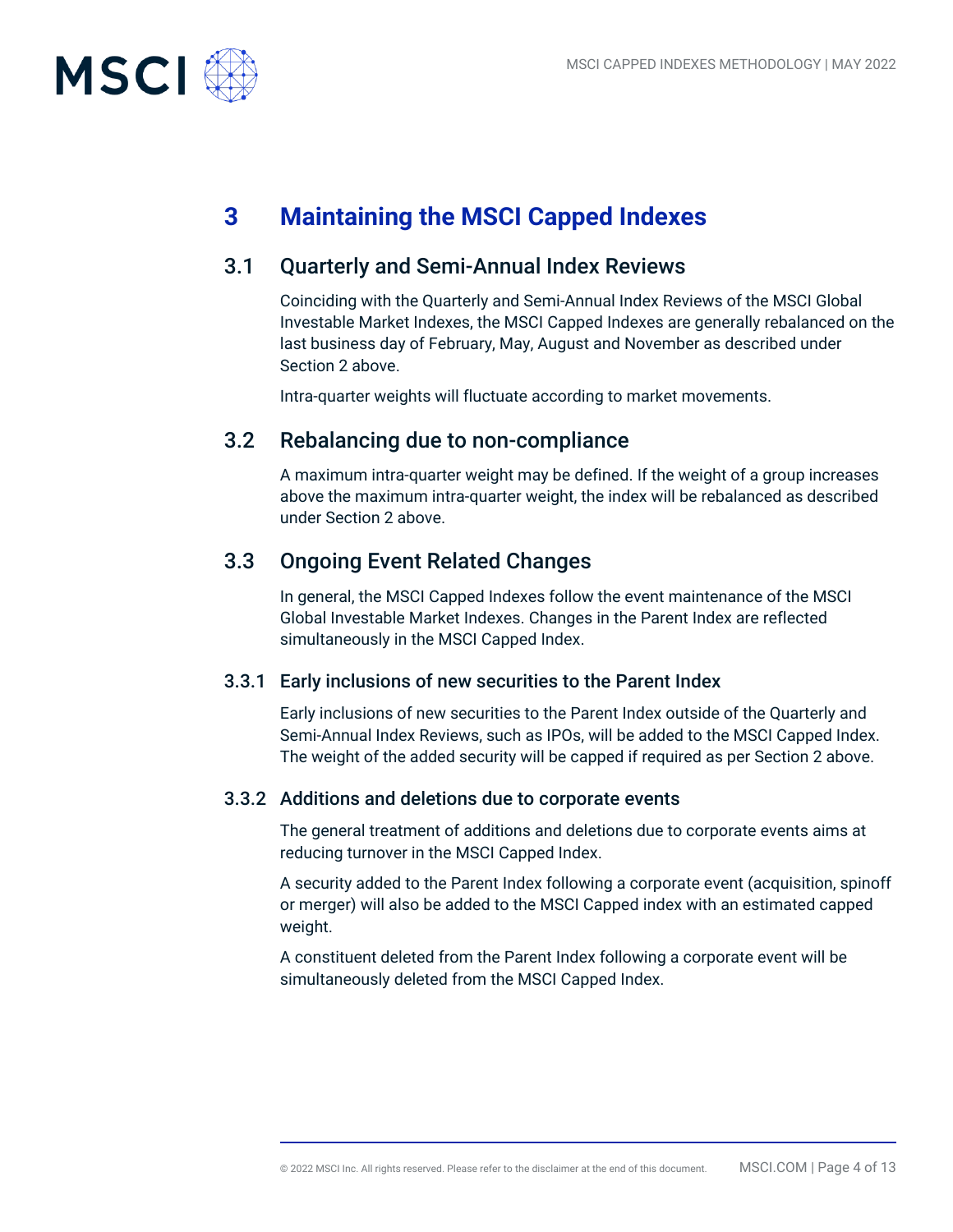

# **4 Specific Capping Methodologies**

This section describes the specific index capping methodologies that are available as part of the MSCI Capped Indexes methodology:

# 4.1 MSCI 10/40 Indexes

The MSCI 10/40 Indexes constrain the weight of any single group entity at 10%, and the sum of the weights of all group entities representing more than 5% weight at 40%, with a buffer of 10% applied on these limits at each index rebalancing. Further details of the MSCI 10/40 Indexes are available at:

<https://www.msci.com/index-methodology>

## 4.2 MSCI 25/50 Indexes

The MSCI 25/50 Indexes constrain the weight of any single group entity at 25%, and the sum of the weights of all group entities representing more than 5% weight at 50%, with a buffer of 10% applied on these limits at each index rebalancing. Further details of the MSCI 25/50 Indexes are available at:

<https://www.msci.com/index-methodology>

## 4.3 MSCI 20/20 Indexes

The MSCI 20/20 Indexes constrain the weight of any single group entity at 20%, with a buffer of 10% applied on this limit at each index rebalancing. The MSCI 20/20 Indexes are rebalanced quarterly. Changes are implemented as of the close of the last business day of each February, May, August and November, to coincide with the Quarterly Index Reviews of their Parent Indexes. The MSCI 20/20 Indexes are in general rebalanced five business days before the effective date. The changes resulting from the rebalancing are announced on the same day.

The MSCI 20/20 Indexes are also rebalanced on an "as needed" basis. This means that a MSCI 20/20 Index is rebalanced at the end of any day on which the constraints as specified above (without the buffer) are breached, so that the MSCI 20/20 Index will always be within the constraints before the opening of the following trading day. The other index construction and index maintenance rules for the MSCI 20/20 Indexes are as described in Sections 2 and 3 respectively of this document.

## 4.4 MSCI 20/35 Indexes

The MSCI 20/35 Indexes constrain the weight of the largest group entity at 35%, and all other group entities at 20%, with a buffer of 10% applied on these limits at each index rebalancing.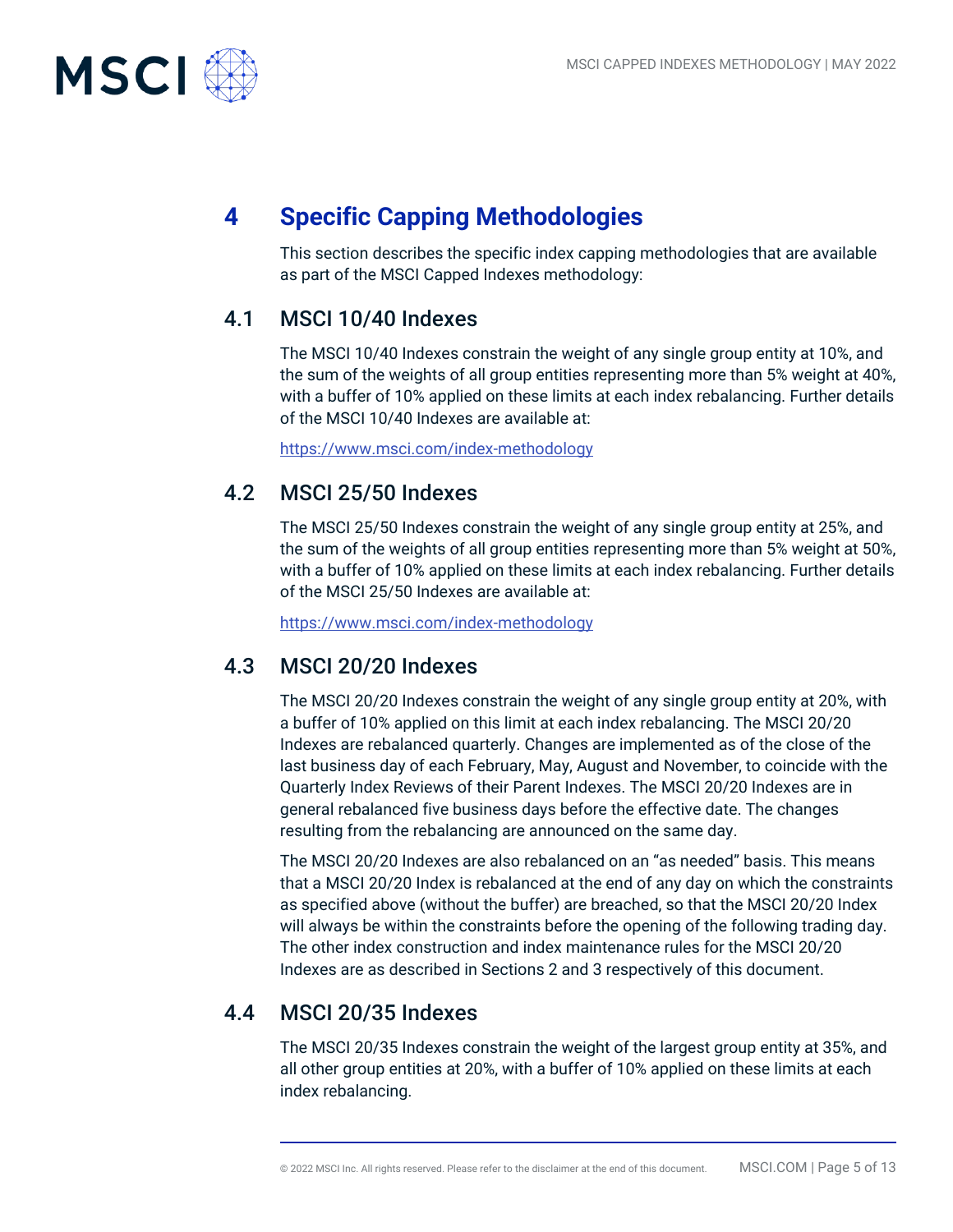

The MSCI 20/35 Indexes are rebalanced quarterly. Changes are implemented as of the close of the last business day of each February, May, August and November, to coincide with the Quarterly Index Reviews of their Parent Indexes. The MSCI 20/35 Indexes are in general rebalanced five business days before the effective date. The changes resulting from the rebalancing are announced on the same day.

The MSCI 20/35 Indexes are also rebalanced on an "as needed" basis. This means that a MSCI 20/35 Index is rebalanced at the end of any day on which the constraints as specified above (without the buffer) are breached. The rebalancing will take place as of the close of the day when the index breaches the constraints, so that the MSCI 20/35 Index will always be within the constraints before the opening of the following trading day. The other index construction and index maintenance rules for the MSCI 20/35 Indexes are as described in Sections 2 and 3 respectively of this document.

## 4.5 MSCI EM Beyond BRIC Index

The MSCI EM Beyond BRIC Index is a sub-set of the MSCI Emerging Markets Index that excludes Brazil, Russia, India and China. In addition the weight of any country is constrained at 15%. The other index construction and index maintenance rules for the MSCI EM Beyond BRIC Index are as described in Sections 2 and 3 respectively of this document.

## 4.6 MSCI 35/65 Indexes

The MSCI 35/65 Indexes constrain the weight of the largest security at 35%, and the sum of the weights of the largest five securities at 65%, with a buffer of 5% applied on these limits at each index review. The indexes are designed to take into account the concentration limits defined by the National Commission for the Pension System ("Comision Nacional del Sistema de Ahorro para el Retiro" or CONSAR) in Mexico.

The MSCI 35/65 Indexes are rebalanced on a semi-annual basis, coinciding with the Semi-Annual Index Reviews of the MSCI Global Investable Market Indexes (GIMI). The MSCI 35/65 Indexes are in general rebalanced nine business days before the effective date. The changes resulting from the rebalancing are announced on the same day.

The MSCI 35/65 Indexes are also rebalanced on an "as needed" basis to maintain the 35/65 constraints on any given day. This means that a MSCI 35/65 Index is rebalanced at the end of any day on which the constraints as specified above (without the buffer) are breached. The rebalancing will take place as of the close of the day when the index breaches the constraints, so that the MSCI 35/65 Index will be within the constraints at the opening of any day. The other index construction and index maintenance rules for the MSCI 35/65 Indexes are as described in Sections 2 and 3 respectively of this document.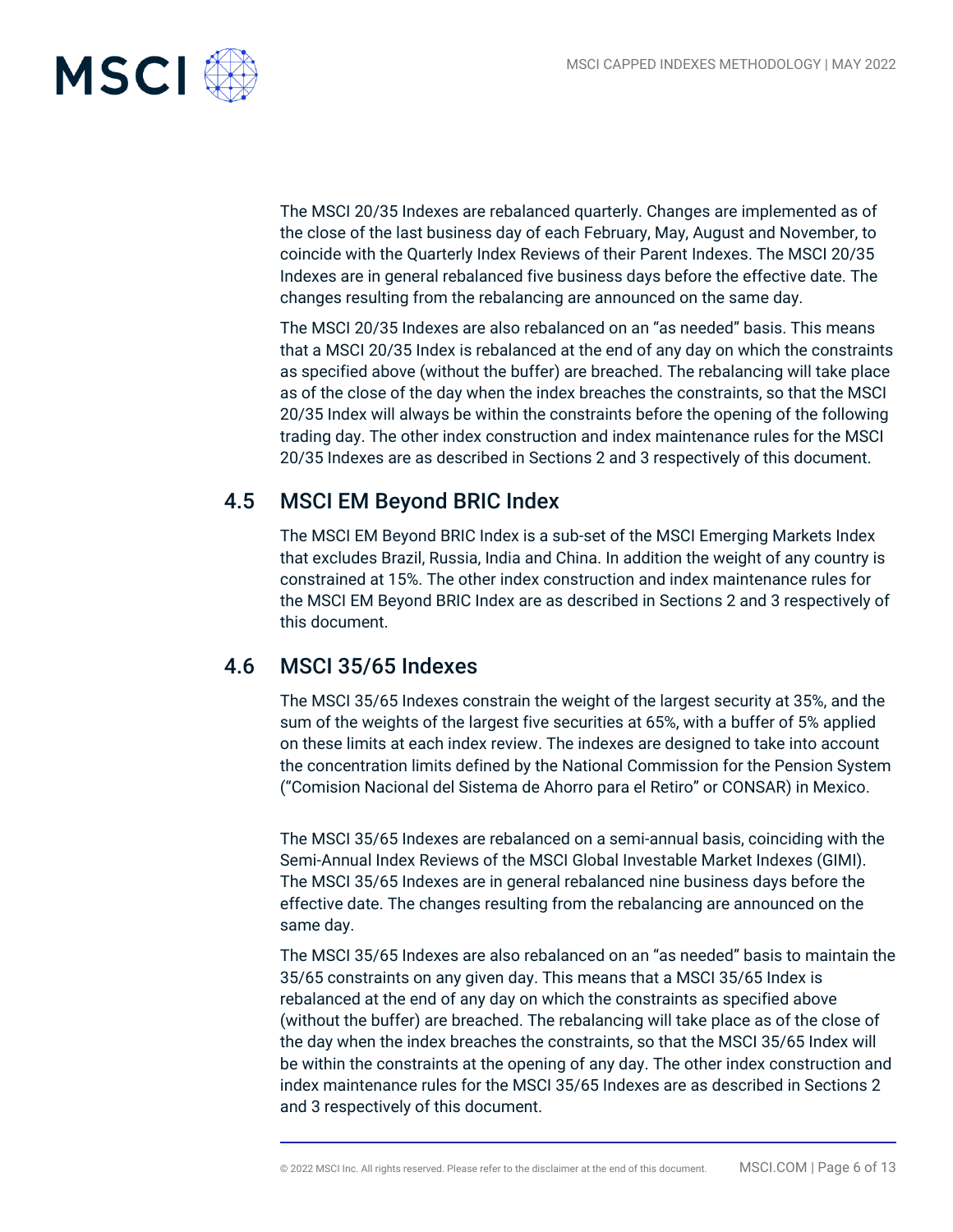

Similar to the MSCI 25/50 Indexes<sup>1</sup>, Minimizing the tracking error between the MSCI 35/65 Index and the Parent Index, while keeping the index turnover to a reasonable level, is another important objective of the current methodology. This is achieved by rebalancing the MSCI 35/65 Index using an optimization process that aims to minimize the constituent weight differences between the MSCI 35/65 Index and the Parent Index.

# 4.7 MSCI Adaptive Capped Indexes

For the MSCI Adaptive Capped Indexes, a maximum multiple ("L") of the benchmark weight of the corresponding Parent Index is set. The MSCI Adaptive Capped Indexes then constrain the weight of any single security to the level of a "cap weight" derived using this maximum benchmark multiple L. All the securities from the underlying index having weights higher than the derived cap weight are constrained to the cap weight. Remaining securities are assigned a weight that is equivalent to L multiplied by the weight of the security in the underlying index. The cap weight can change from one Index Review to the next. Further details of the MSCI Adaptive Capped Indexes are available at:

<http://www.msci.com/products/indexes/strategy/capped/>

<sup>1</sup> <https://www.msci.com/index-methodology>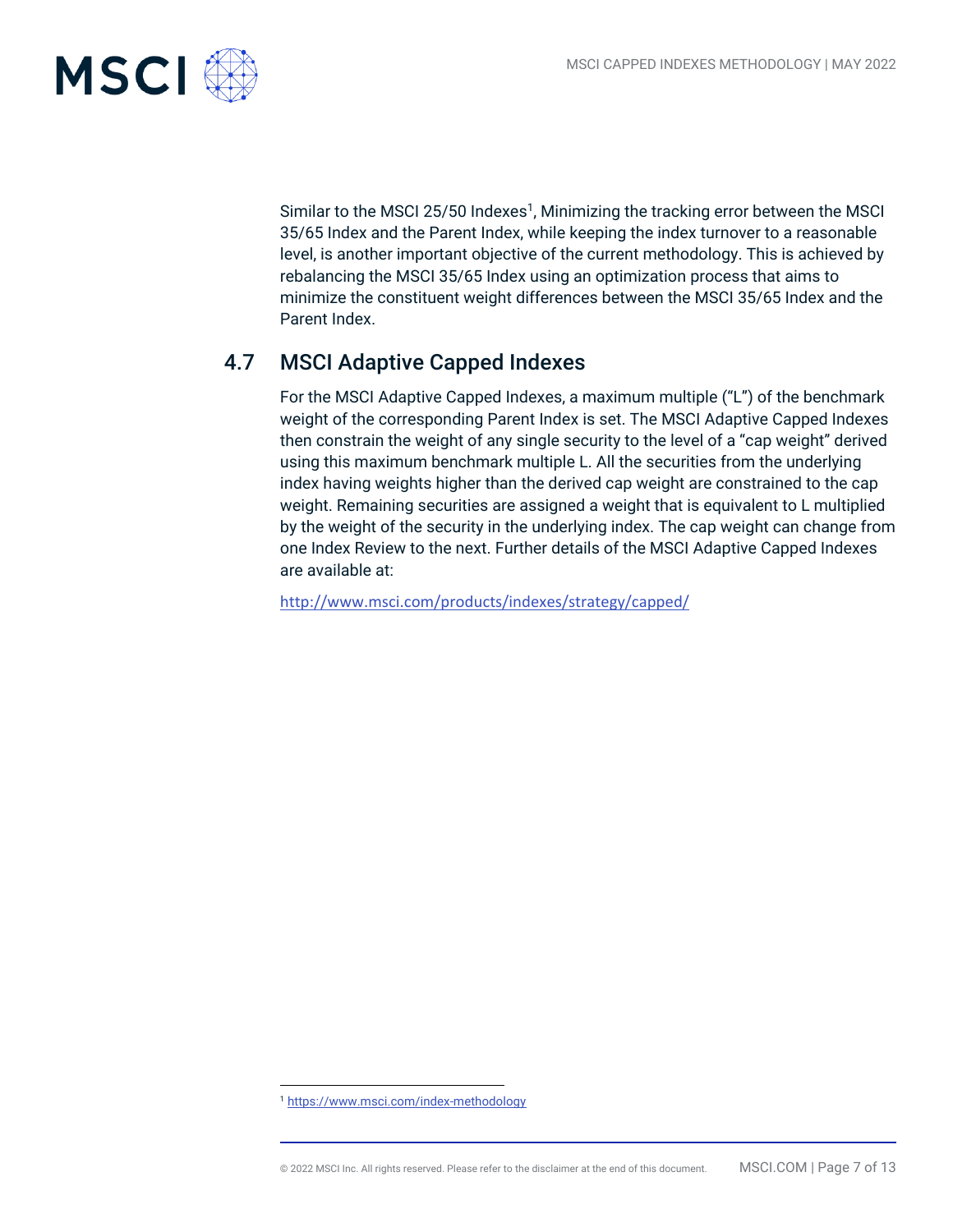

# **APPENDIX I: Methodology for the MSCI Israel Capped Index**

The MSCI Israel Capped Index is constructed from the MSCI Israel IMI (the "Parent Index"). The MSCI Israel Capped Index is constructed and maintained in accordance with the MSCI 25/50 Indexes methodology described in section 4.2, effective January 28, 2016.

Prior to January 28, 2016, the Index was constructed and maintained as per the rules described in section 2 for the MSCI Capped Indexes methodology by applying a capping constraint of 24% to the constituents of the Parent Index at each Quarterly Index Review.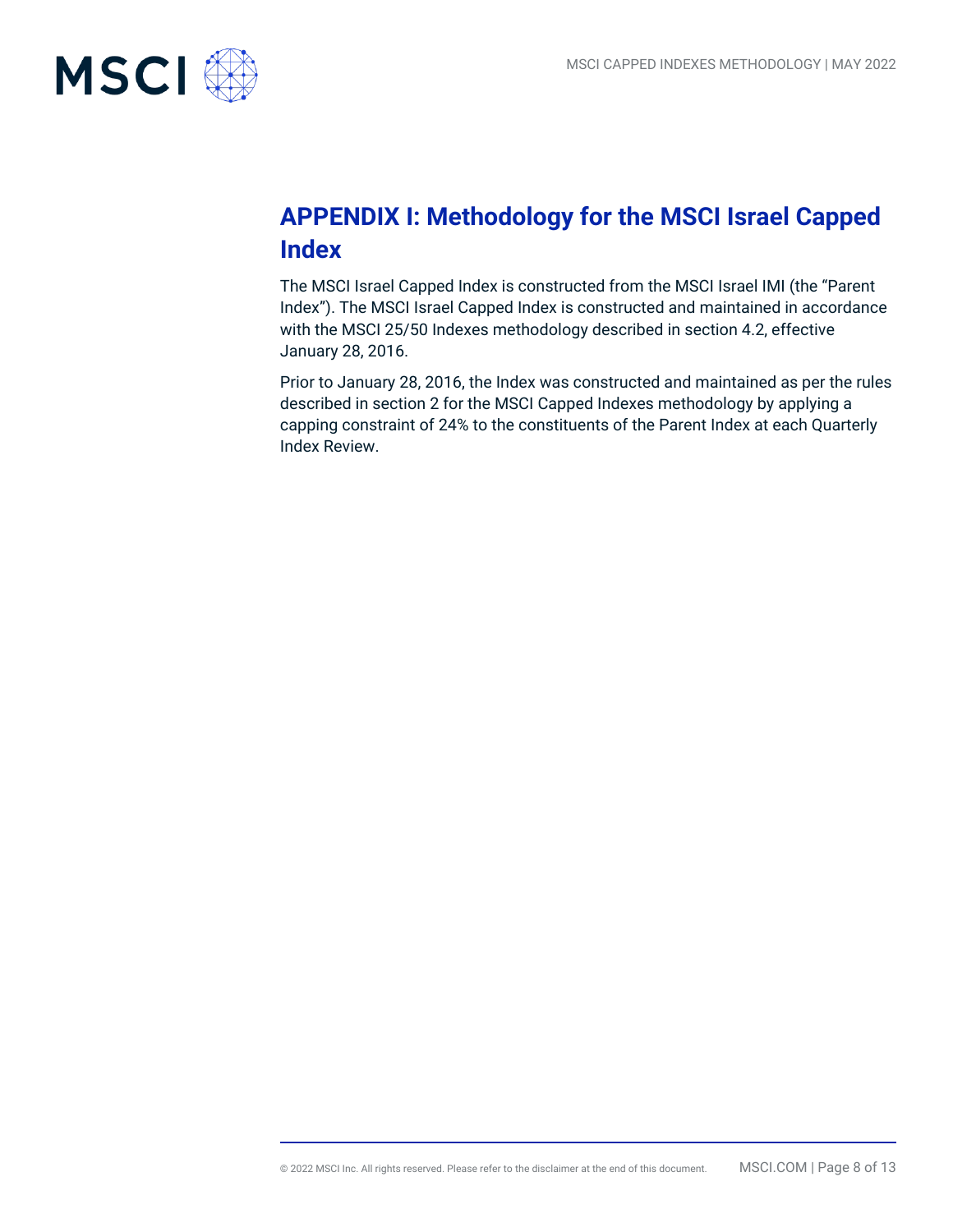

# **APPENDIX II: Methodology for the MSCI Frontier Markets 15% Country Capped Index**

The MSCI Frontier Markets (FM) 15% Country Capped Index is constructed from the MSCI Frontier Markets Index (the "Parent Index"). The Index is constructed and maintained as per the rules described in section 2 for the MSCI Capped Indexes methodology by applying a country capping of 15% to the constituents of the Parent Index at each Quarterly Index Review.

MSCI maintains a list of Eligible Markets for the MSCI FM 15% Country Capped Index. Only securities from the Eligible Markets, which are a part of the Parent Index, can be included in the Index. Changes to the list are announced with the February Quarterly Index Reviews following a public consultation and are implemented as part of subsequent May Semi-Annual Index Reviews.

| <b>Bahrain</b>   | Morocco             |
|------------------|---------------------|
| Bangladesh       | Nigeria             |
| Croatia          | Oman                |
| Estonia          | Pakistan            |
| Iceland          | Romania             |
| Jordan           | Serbia <sup>2</sup> |
| Kazakhstan       | Slovenia            |
| Kenya            | Sri Lanka           |
| Lithuania        | <b>Tunisia</b>      |
| <b>Mauritius</b> | Vietnam             |

The list of Eligible Markets for the MSCI FM 15% Country Capped Index is as follows:

<sup>&</sup>lt;sup>2</sup> As announced on May 11, 2021, MSCI will exceptionally maintain the MSCI Serbia Index with a single constituent as part of the May 2021 Semi-Annual Index Review. Following a decline in the size and liquidity of the Serbian equity market, the current number of securities in the MSCI Serbia Investable Equity Universe has dropped below the minimum constituent requirement for Frontier Markets.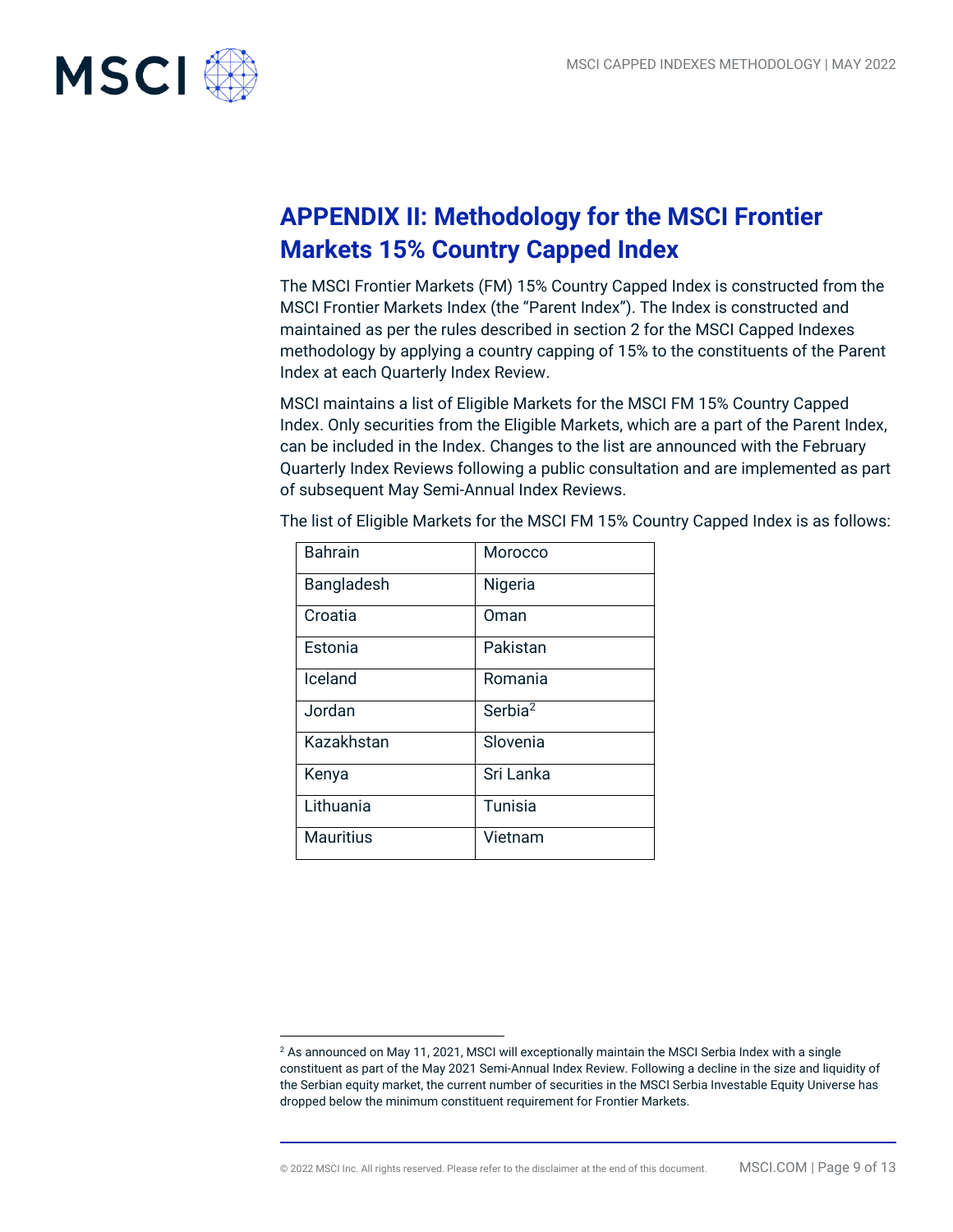

#### **THE FOLLOWING SECTIONS HAVE BEEN MODIFIED SINCE SEPTEMBER 2013:**

Section 1: Introduction

• Inclusion of MSCI 35/65 Indexes

Section 4: Specific Capping Methodologies

• Addition of MSCI 35/65 index methodology

#### **THE FOLLOWING SECTIONS HAVE BEEN MODIFIED SINCE MAY 2015:**

Section 4: Specific Capping Methodologies

• Addition of MSCI Adaptive Capped Indexes methodology

### **THE FOLLOWING SECTIONS HAVE BEEN MODIFIED SINCE NOVEMBER 2015:**

Appendix I: Methodology for the MSCI Israel Capped Index

• Addition of Appendix I

#### **THE FOLLOWING SECTIONS HAVE BEEN MODIFIED SINCE JANUARY 2016:**

Appendix II: Methodology for the MSCI FM 15% Country Capped Index

• Addition of Appendix II

### **THE FOLLOWING SECTIONS HAVE BEEN MODIFIED SINCE NOVEMBER 2016:**

Appendix III: Phasing in the Context of the Reclassification of Pakistan

• Addition of Appendix III

### **THE FOLLOWING SECTIONS HAVE BEEN MODIFIED SINCE AUGUST 2019:**

Appendix II: Methodology for the MSCI FM 15% Country Capped Index

• Updated Appendix II

Appendix III: Phasing in the Context of the Reclassification of Pakistan

• Removed Appendix III

### **THE FOLLOWING SECTIONS HAVE BEEN MODIFIED SINCE FEBRUARY 2019:**

Appendix II: Methodology for the MSCI FM 15% Country Capped Index

• Updated Appendix II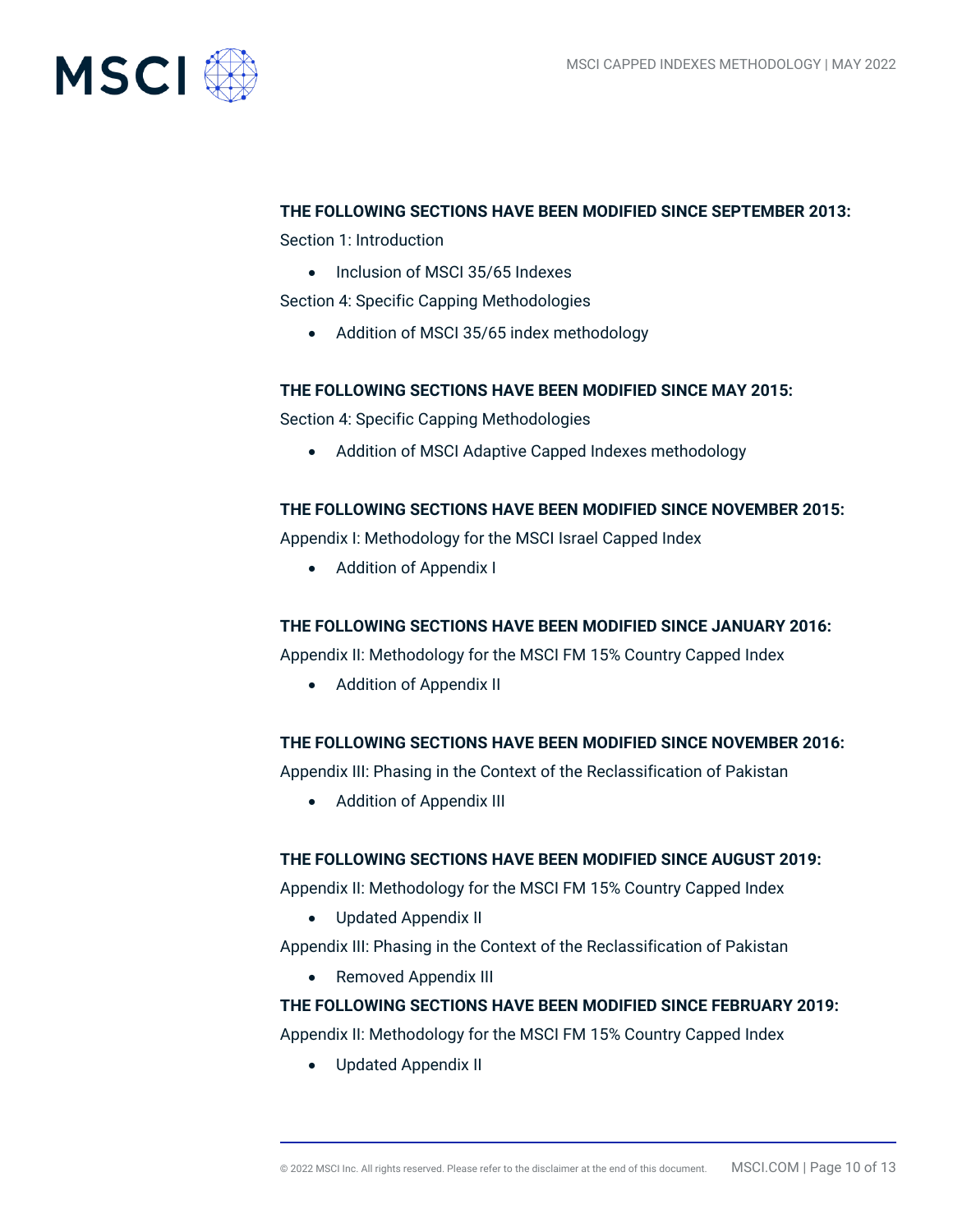

#### **THE FOLLOWING SECTIONS HAVE BEEN MODIFIED SINCE FEBRUARY 2021:**

Appendix II: Methodology for the MSCI FM 15% Country Capped Index

• Updated Appendix II

#### **THE FOLLOWING SECTIONS HAVE BEEN MODIFIED AS OF MAY 2022:**

Appendix II: Methodology for the MSCI FM 15% Country Capped Index

• Added Pakistan to the list of Eligible Markets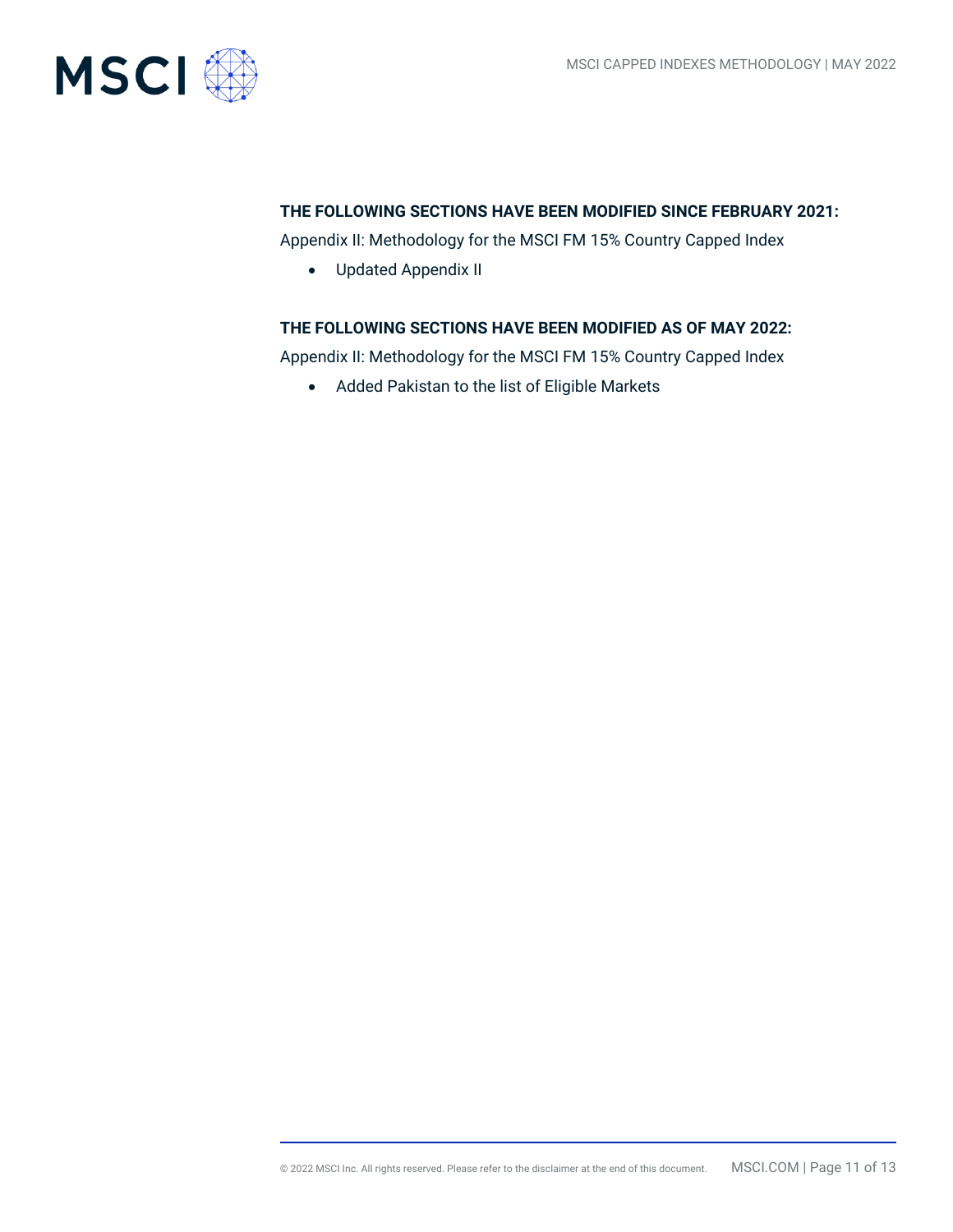

# **Contact us**

clientservice@msci.com

### AMERICAS

| Americas        | 1888 588 4567 *  |
|-----------------|------------------|
| Atlanta         | +1 404 551 3212  |
| <b>Boston</b>   | +1 617 532 0920  |
| Chicago         | +13126750545     |
| Monterrey       | +52 81 1253 4020 |
| <b>New York</b> | +12128043901     |
| San Francisco   | +14158368800     |
| São Paulo       | +55 11 3706 1360 |
| Toronto         | +14166281007     |

### EUROPE, MIDDLE EAST & AFRICA

| Cape Town | +27216730100      |
|-----------|-------------------|
| Frankfurt | +49 69 133 859 00 |
| Geneva    | +41 22 817 9777   |
| London    | +44 20 7618 2222  |
| Milan     | +39 02 5849 0415  |
| Paris     | 0800 91 59 17 *   |

### ASIA PACIFIC

| China North | 10800 852 1032 *      |
|-------------|-----------------------|
| China South | 10800 152 1032 *      |
| Hong Kong   | +852 2844 9333        |
| Mumbai      | +91 22 6784 9160      |
| Seoul       | 00798 8521 3392 *     |
| Singapore   | 800 852 3749 *        |
| Sydney      | +61290339333          |
| Taipei      | 008 0112 7513 *       |
| Thailand    | 0018 0015 6207 7181 * |
| Tokyo       | + 81 3 5290 1555      |

### ABOUT MSCI

MSCI is a leading provider of critical decision support tools and services for the global investment community. With over 50 years of expertise in research, data and technology, we power better investment decisions by enabling clients to understand and analyze key drivers of risk and return and confidently build more effective portfolios. We create industry-leading research-enhanced solutions that clients use to gain insight into and improve transparency across the investment process.

To learn more, please visit www.msci.com.

*The process for submitting a formal index complaint can be found on the index regulation page of MSCI's website at: [https://www.msci.com/index](https://www.msci.com/index-regulation)[regulation](https://www.msci.com/index-regulation).*

 $* =$  toll free